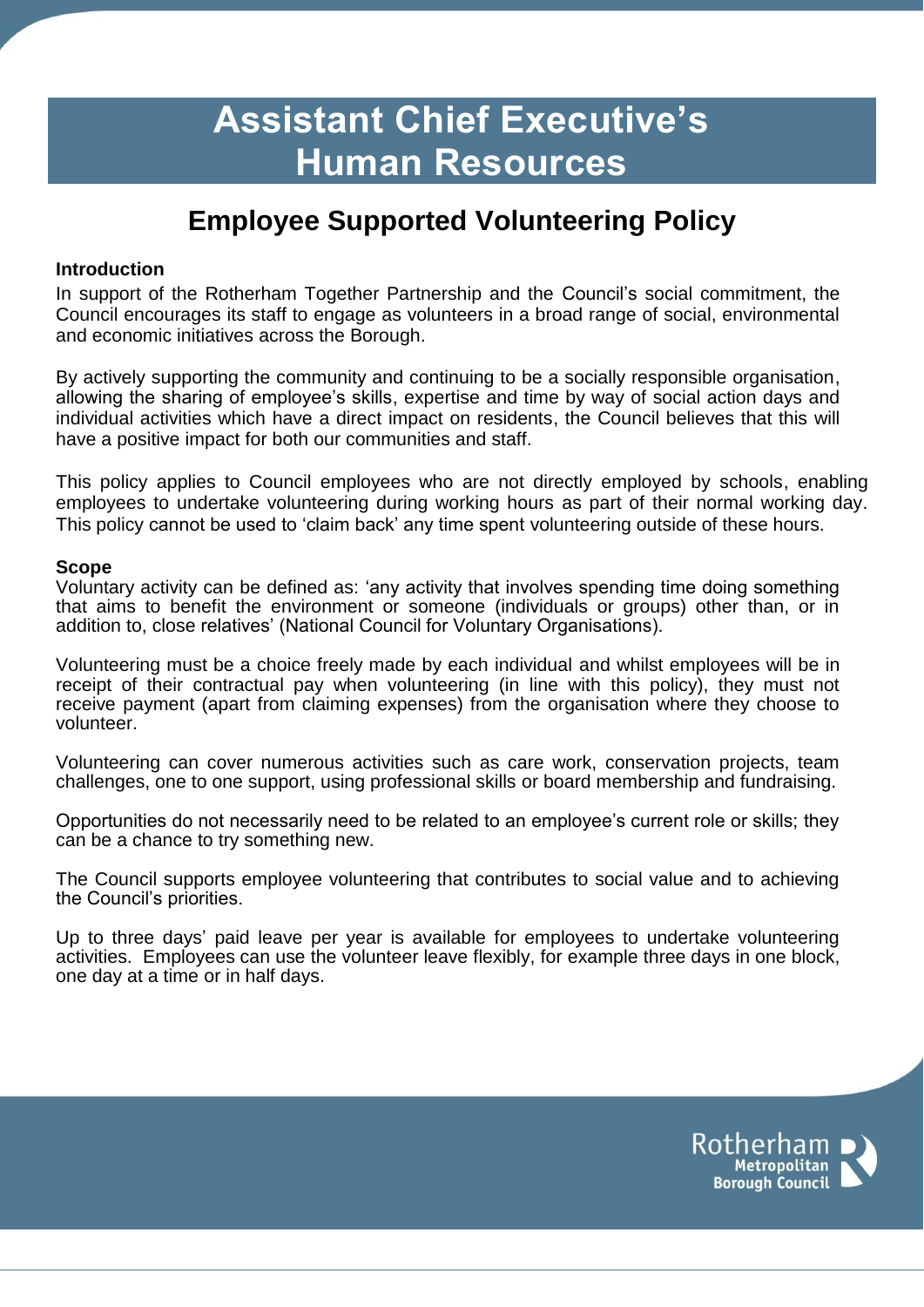Volunteering may be undertaken in two ways:

- 1. Social Action Opportunities may be staffed by teams as part of a team building exercise or by a number of staff from across a range of services. Social Action volunteering provides the opportunity for a collective effort to support an identified community project. Where appropriate staff will work alongside partner organisations to deliver a high impact, visible and reassuring approach to an identified community need. Advice on the suitability of a specific opportunity being used as a team building exercise will be provided by the HR Consultancy Team and Organisational Development.
- 2. Individual Volunteering these opportunities will be identified by individual staff members independent of the Council. Where an individual wishes to undertake an individual volunteering opportunity they must refer to the staff volunteering policy and seek line manager approval before any commitment is made. HR Consultants, working alongside Organisational Development, will provide general advice and guidance in these instances and to both the individual staff member, line manager and the recipient organisation.

### **Applying for Leave**

Approval for Social Action or individual volunteering leave rests with line managers and before agreeing to undertake any type of volunteering activity during working hours, employees need to speak to, and get agreement from, their manager.

Where a whole team or multiple team members request to be involved in a social action volunteering activity, final decision to approve the request must be taken by the relevant Assistant Director.

All managers are encouraged to support staff volunteering in line with this policy, however there are no additional resources available for covering time off and therefore each volunteering request must be considered on its own merits. Before approving an individual or social action volunteering activity, managers should consider the amount of time required to undertake the volunteering opportunity and the impact on service delivery, in addition to the wellbeing and motivational impact on the wider team and the individual/s making the request.

The Council will not normally approve any requests that lead to additional costs or operational difficulties to the Council.

The application for paid leave to undertake voluntary work must meet the following criteria:

- Involvement helps employees engage with and achieve a better understanding of the needs of residents and local communities
- Involvement contributes to the development of the individual/team wellbeing, team building and engagement
- Involvement benefits the local community/residents
- Involvement must support Council priorities and the Council's social value commitment

Reasonable requests for volunteer leave that meet the criteria will be approved. However, the request could be declined if:

- There is a potential conflict of interest with the employee's substantive role or Council interests
- The activity will bring the Council into disrepute
- There are health and safety concerns
- There is no apparent benefit to the Council's priorities
- There will be a detrimental impact on the needs of the Council and its services